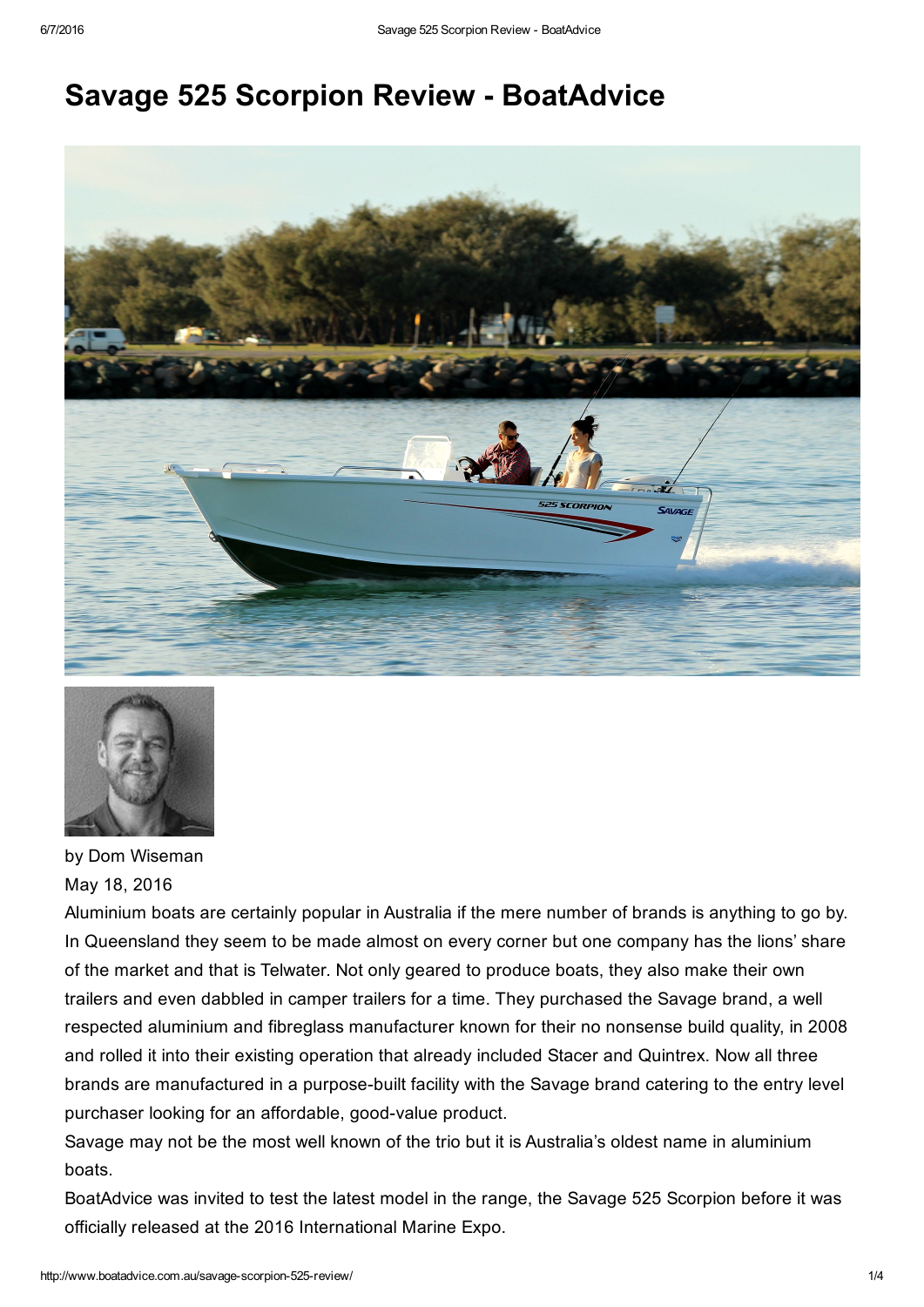#### *WHAT YOU GET*

The new 525 Scorpion is now the biggest model in a well established range and is available in a side console or centre console configuration. The boat we tested was set up with a small side console and while I traditionally have preferred the aesthetics and ride of centre consoles, I came to really appreciate the increased space created on board this five plus metre platform by having the console and helm seat pushed to the starboard side. The console itself is small, leaving more room internally, and doesn't feature any storage underneath. It's completely open. It will accommodate up to a 12 inch sounder mounted on a bracket on the flat space atop the console protected by the Perspex windscreen.

There's no doubt the core function of this boat is fishing and while capable of carrying up to six people, you're more than likely going to fish two or three up at a time. The platform itself is the perfect crossover more than at home fishing inshore areas such as estuaries and the inside of break walls, but it also is a capable on offshore fisher with drifting and casting plastics or trolling more than possible. At around 6 knots, the fuel burn on the 115hp Evinrude is only 3.1L per hour. Couple that with a 77-litre tank and you can cover quite some territory chasing pelagics trolling.

Internally the carpeted floor is flat with a small foreward casting platform and storage underneath for safety gear and fishing kits while the transom features a small platform housing the battery compartment and small live bait tank. Up front the compartments are accessible via five separate lids making accessing gear an easy process that won't have you contorting like a professional gymnast through the one hatch to find that special something you've stowed. Like many boats in this style, the low set rear bait tank located in the platform at the transom does mean you have to bend over to grab a livie and with no bait prep station nearby, any owner will have to fashion their own set up to make this style of fishing possible. You can get some tables that will fit into the existing rod holders but I would prefer a stand-alone unit and not sacrifice the rod storage. You can fit an additional live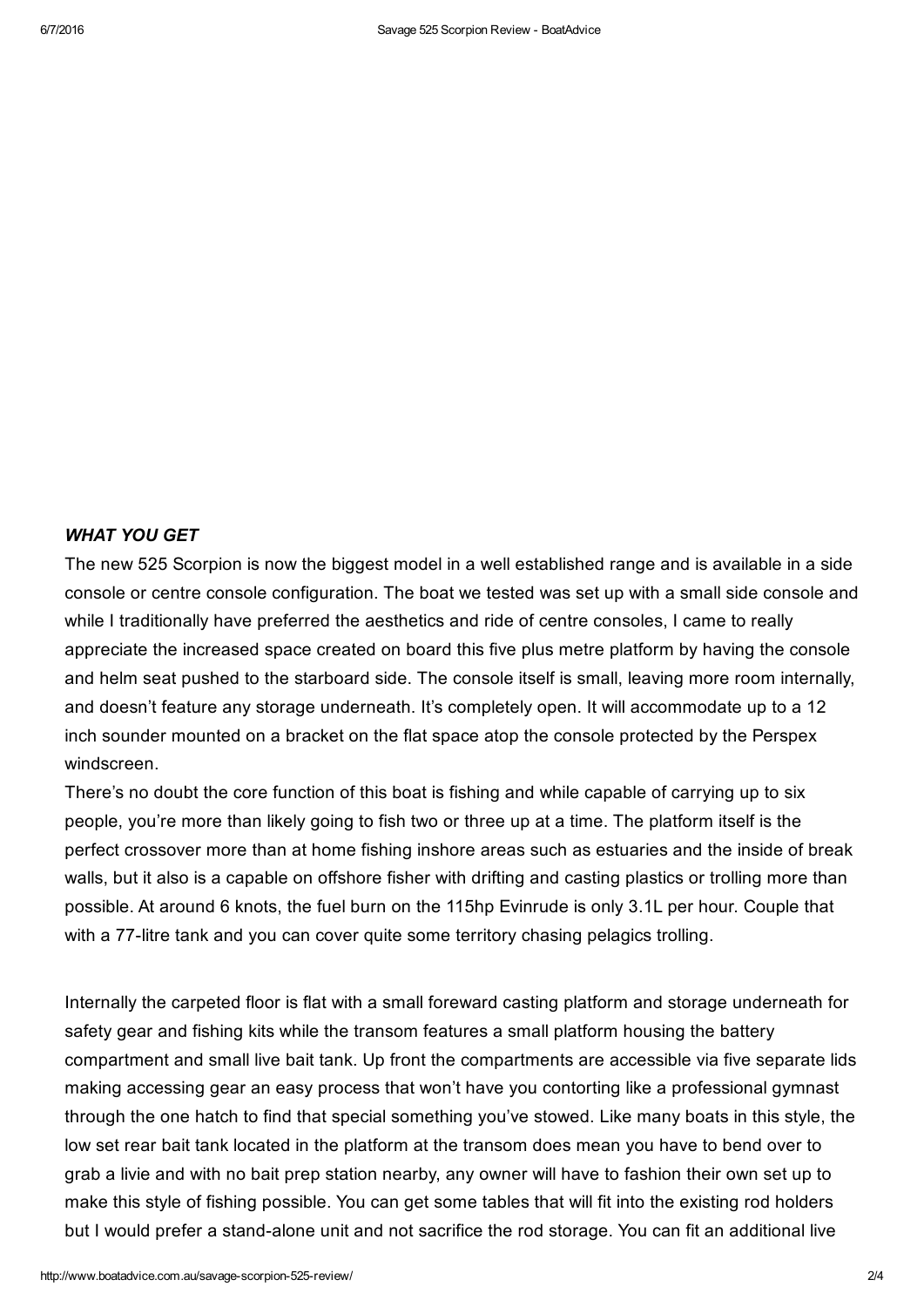bait tank under the forward casting platform too. Additional quick access storage is provided both port and starboard with side pockets that sit low to the ground.

Up front optional split bowrail and bow roller were fitted which not only looked the part but added a level of safety for anyone unlucky enough to be on anchor duties. The roto moulded anchor locker is incredibly big and Savage also offers the option of an anchor windlass on this boat but unless you use the anchor a lot it's not an option I would go for. The helm seats are relatively basic but functional enough with three seat positions across the boat.

#### *POWER*

As mentioned, the test boat was fitted with the maximum horsepower this hull will take, an Evinrude  $E$ Tec 115 hp. The performance was strong with with quick [acceleration.](http://www.evinrude.com/en-au/engines/etec_v4/etec_115_v4) Weighing in at 184kg, this fourcylinder power plant is incredibly frugal. At wide open throttle we managed a top speed of 63 km/h (34 knots) with a 41.7 litre per hour fuel burn. At a modest cruising speed of 30 km/h,(16 knots) the motor was spinning at 3000rpm and using 11.1L/h which will deliver a range in ideal conditions of roughly 200kms.

# *ON THE WATER*

[Savage's](http://www.boatadvice.com.au/savage-releases-brand-new-cabin-model-575-blue-water/) Ultra Lift hull has been around for a number of years with Savage claiming faster planning speed, increased stability and tighter cornering. In short the Ultra Lift hull is a design that incorporates a reverse chine that is pressed into the 3mm hull sheet prior to welding and creates a flat on the outside edge of the hull that aids helps get the hull up on the plane quicker and also gives the boat greater stability at rest. While the angle of the reverse chine might not be as great as can be created on a fibreglass hull it does seem to work.

While conditions were relatively flat I did see enough to note the hull pushes spray down and away from the boat maintaining a dry ride in most conditions. Steering courtesy of the Seastar hydraulic unit was precise and with the steering wheel easy to turn once the trim on the engine had been set. With the engine trimmed right down, it was a little trim sensitive, pulling hard to the left.

When it came to cornering, the 525 Scorpion was a beauty. It turns a little flatter than some boats but still beds in nicely to a turn and will take a fairly sharp corner without cavitating or bouncing it's way around the turn. Halfway round, you can apply a little more throttle and it will smoothly power away from the corner.

Fishermen will appreciate the stability at rest, although, two adults on one side of the boat will result in a little leaning. I weigh 73kg while my compatriot, 85kg. That said, it wasn't excessive and having to net or gaff a fish should pose no problems. The only issue I had with the design was the engine well which is very low to the water and in an offshore situation, I can imagine some water slashing over the transom, into the well and consequently into the boat in rougher conditions.

#### *TOWING*

In a boat, engine, trailer package the 525 Scorpion sits on a TA 1298 single axle aluminium trailer with mechanical brakes built in-house by Telwater. The trailer is rated to 1500kg and is fitted with Teflon coated skids which make it easy to drive the boat on and off the trailer or do it manually if you